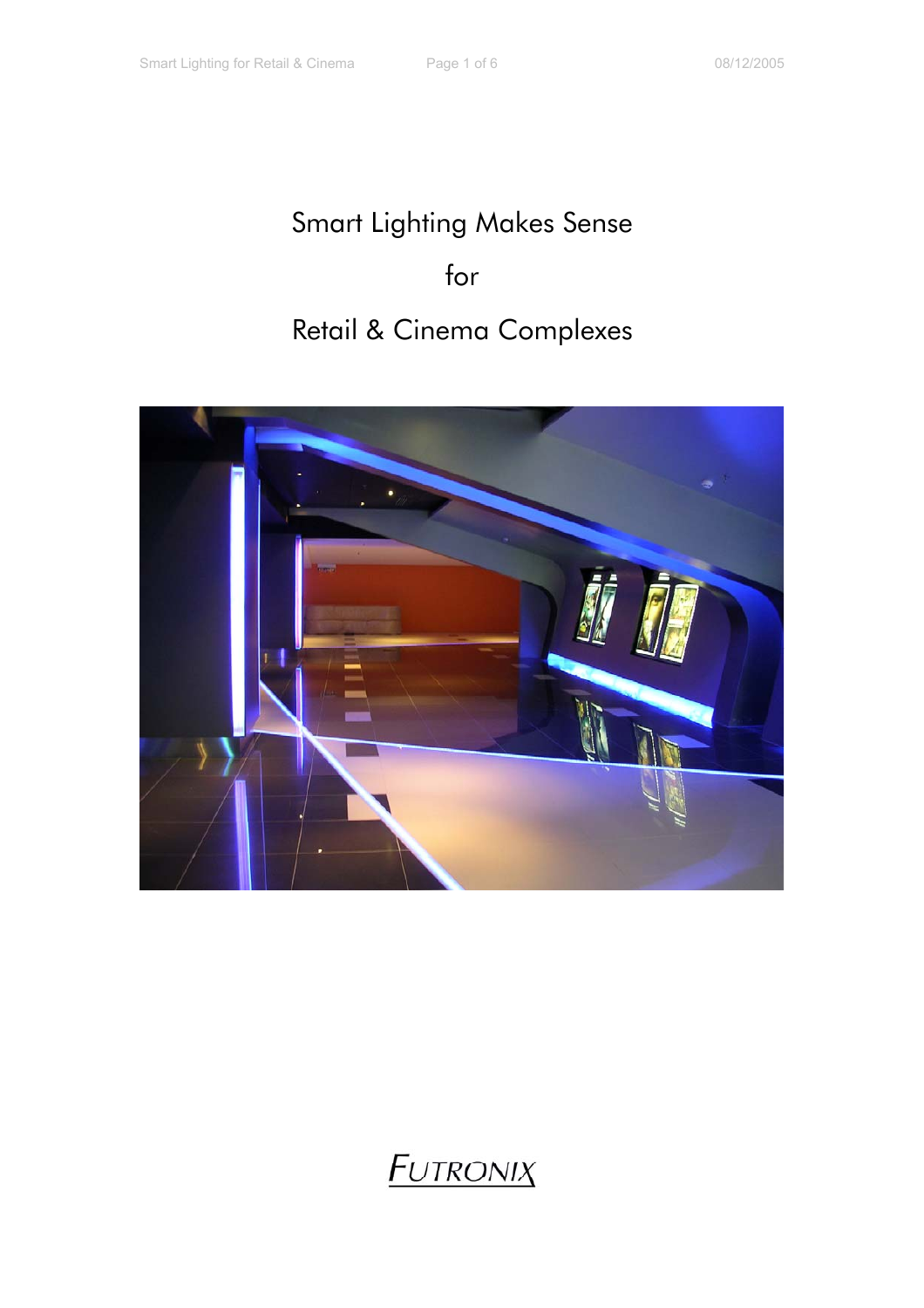## **Smart Lighting Makes Sense for Retail and Cinema Complexes**

Smart lighting control systems make easy work of controlling the complex lighting requirements of the retail and cinema industries. Though both industries appeal to similar target markets – consumers of entertainment and goods – their lighting needs are significantly specialized, with specific requirements for different sectors within each industry.

**Retail** - The retail industry includes stand-alone retail developments such as huge shopping malls and complexes, hypermarkets and large showrooms for auto, furniture and other goods. These require complex lighting systems including exterior lighting, parking, security and emergency lighting, and exterior signage. Interior lighting will typically include lighting for main concourse, atrium, corridors and balconies, and specialized lighting for food courts, exhibition spaces, and interior signage. Sound and A/V systems are also standard in such projects, and it is frequently desirable to link the commands controlling light and A/V systems.



A quality lighting control system – correctly specified, installed and programmed - can provide easy, intuitive control of all interior lighting, creating an atmosphere which attracts repeat consumers by providing effortless variations of ambiance, auto-sequencing display lighting to highlight special areas or products, as well as building security and emergency lighting.

Supermarkets, boutique arcades and single or chain store outlets are normally located within malls or in high-street locations. Their lighting requirements are less comprehensive, although the desired result is the same – lighting which attracts customers, and enhances profitability. Typically, these venues will require multizone general lighting, security and emergency lighting for one or more areas, with possible display lighting in special areas. Again, audio systems are standard, and may be linked with lighting controls.

**Cinema -** The cinema industry is less diversified, comprising multiplex cinemas, specialty format big-screen cinemas such as IMAX, as well as old style stand-alone cinemas in high street locations. Multiplex cinemas are normally – though not always – built as part of largescale retail malls and developments. Some multiplex and most big screen cinemas are stand alone buildings, with parking attached or provided nearby.

Lighting requirements for cinemas typically include lobby lighting, including corridors, snack outlets and/or food court, and frequently display/exhibition lighting for stands catering to movie-linked promotions. Inside the auditorium, of course, lighting controls are essential for dimming main lights and curtain spots, low-level lighting from sconces and concealed floor strip lighting, as well as emergency lights. For special events, some cinemas also incorporate spot and stage lighting.



Built-in automation is standard practice within the cinema industry for reducing labour in multiplex cinemas, by running up to a dozen films on separate screens with staggered starting times so that just one projectionist can prepare and run all the films sequentially. This is facilitated by inclusion of a signal stripe on the film stock, which triggers relays in the projector employed, which then trigger lighting sequences automatically.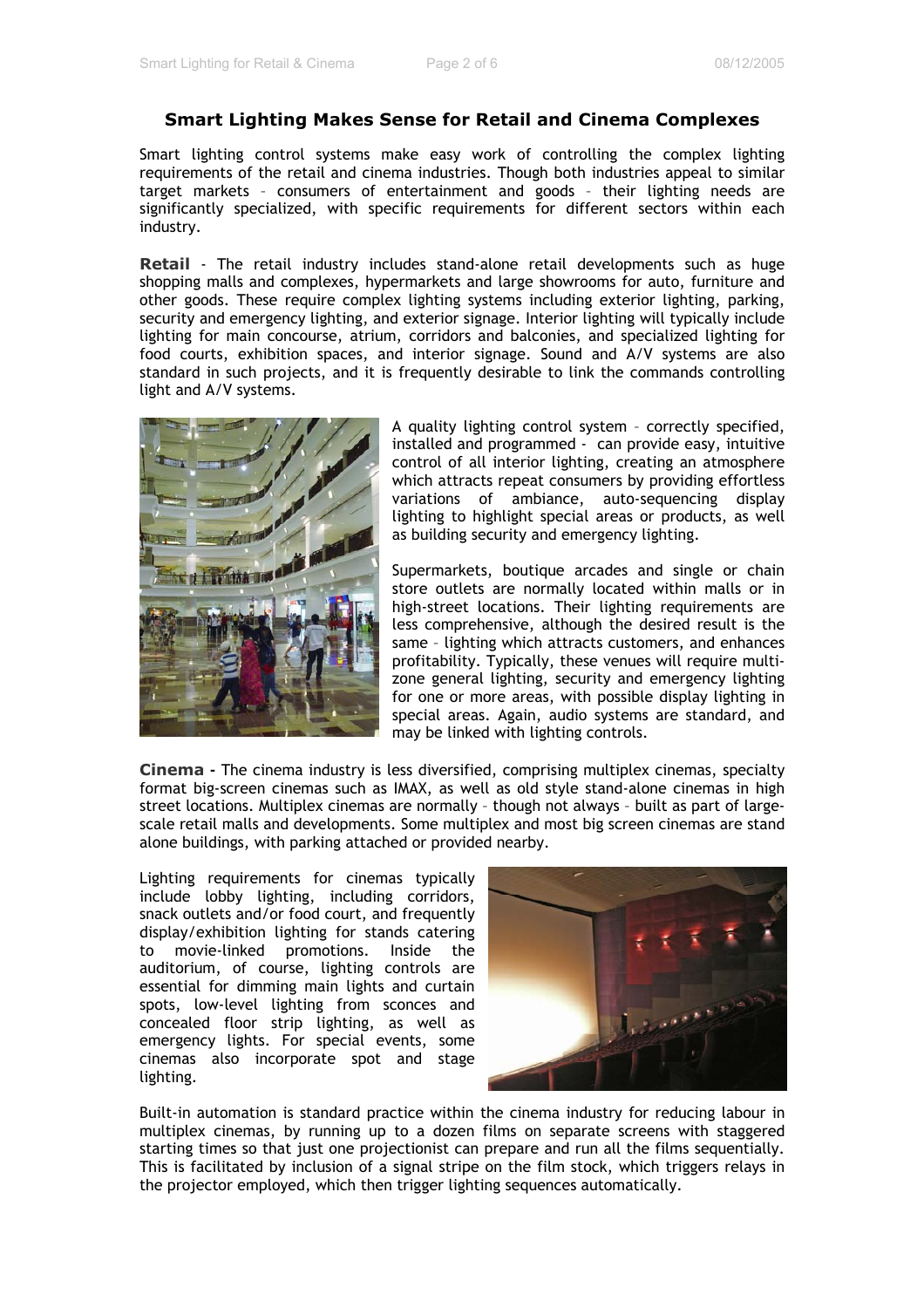All cinemas require sound systems and motorized elements such as curtains, which can be linked to lighting control systems in various configurations to provide seamless control.

**Applicable systems from Futronix -** Many retail properties and cinemas choose to install complete-building lighting and building automation control systems. Futronix manufactures two compatible systems and a range of accessories for whole-building lightdimming control.

The **Futronix PFX System** offers sophisticated lighting control for high-end retail and cinema projects, while the **Futronix Enviroscene** multi-zone system is both compact and affordable. Both systems can link to a modular system of dimmers and switch panels throughout the complex, with an in-built 7-day timer giving more control over building security and style.

**'Scene dimming'** allows effortless transformation of area lighting for any requirement, including ambient or mood lighting, architectural illumination, exhibition or display lightshow, and security lighting. Futronix dimmers feature true 'scene dimming', as compared with pressing simple ON/OFF controls, or simple manual faders. Futronix software performs thousands of fade rate/timer calculations for multiple circuits, and ensures smooth transitions between scenes.



With the Futronix range of lighting control systems & dimmer units, scene setting is simplicity itself. Pre-programmed scenes are stored in permanent memory, available for instant recall at any time. All system operations can be performed from a PC, a remote control handset, wall-mounted switch panels, or the Home-Icon HI-C Color TouchScreen controller.

For retail or cinema projects with comprehensive dimming requirements, Futronix' alldigital design and commercial build-quality assure extremely reliable, trouble-free operation. PFX and Enviroscene dimmers are easy to install, and able to cope with lamp wattage changes, short-circuits, overloads and wiring alterations. Designed and fabricated for rugged commercial use, these products feature robust construction, generously rated heatsinks, and a very high level of short circuit protection.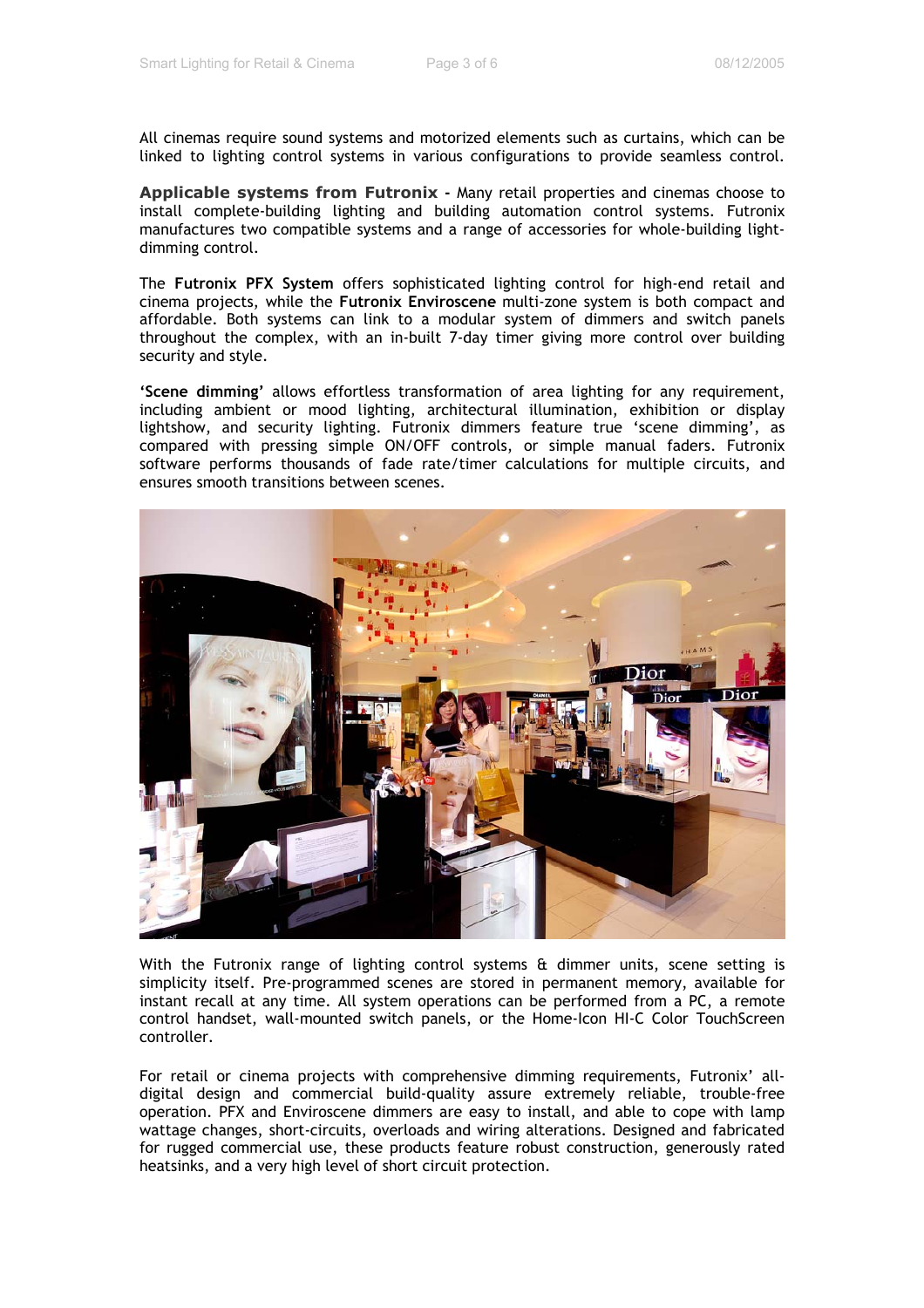Both the PFX and Enviroscene units are typically installed out of sight which means that equipment, wiring and accessory components can be arranged for easy cabling, installation and programming, at the same time simplifying inspection and maintenance.

PFX and Enviroscene systems, like all Futronix products, are designed to be fully compatible both backwards & forward, which means that a substantial investment in a dimming system will retain its value over the years, with maintenance, service and spare parts always available.

**PFX System -** The PFX System is an unlimited channel lighting control & whole-building automation system, already installed in leading retail complexes and cinemas worldwide to create aesthetically pleasing, energy-efficient spaces. Fully-digital PFX Systems of unlimited size and complexity are easy to specify, install and commission, and simple to maintain in operation. Accurate, quiet in operation and highly reliable, PFX dimmers can interface with security and alarm systems, and can be programmed to operate with other building automation systems.



System programming and operation is simple from a PC in the control room, a remote control handset or the Futronix Home-Icon Color Touch Screen Controller. The PFX System also can be controlled by 3rd party remote control devices, including touch screens, via the industry standard IR interface.

The PFX's X-BUS protocol allows all power and data to be sent down a single multi-stranded cable, daisy-chained to each control switch plate in turn – an especially useful feature for lighting control for large pillarless areas such as a mall concourse or cinema auditorium. This requires significantly less cabling and installation, and provides greater reliability due to fewer components and connections, easier terminations and more robust cable.

Programming and operating software for the PFX System runs under Microsoft Windows®, using an RS485 interface.

**System accessories -** The Futronix Reception/Floor Controller typically operates a number of floors or areas controlled by different PFX systems, and links into BMS systems using standard protocols. The Neon Controller unit combines a neon transformer and a digital dimmer, and is used for driving individual pixels in large full-colour signs. 1-10v industry standard fluorescent dimming control is available via an optional card, and for controlling modern halide lamps such as LED, SON, and Metal Halide, Futronix manufactures the innovative DSD® sinewave range of dimmers. Futronix also manufacture a Photo Cellswitch, PED Entrance Detector, and PIR Movement Detector. Most available makes of touch screens are compatible with Futronix controllers.

Ideal for cinemas, the PFR Relay Switching Panel is designed for use with low- power contact closure-control level loads, such as screen curtains, intruder/fire alarms and AV equipment. The RM-40 Relay Switching Module is used for switching loads like fluorescent

ballasts, non-dim loads and curtain/drape motors. This module mimics a switch-press, for controlling AV & air conditioning equipment that requires a pulse contact closure of variable duration.

**Enviroscene** - Powerful yet compact, the Enviroscene system is an affordable, intelligent multi-channel dimming controller suitable for light commercial applications, and can also control other programmable

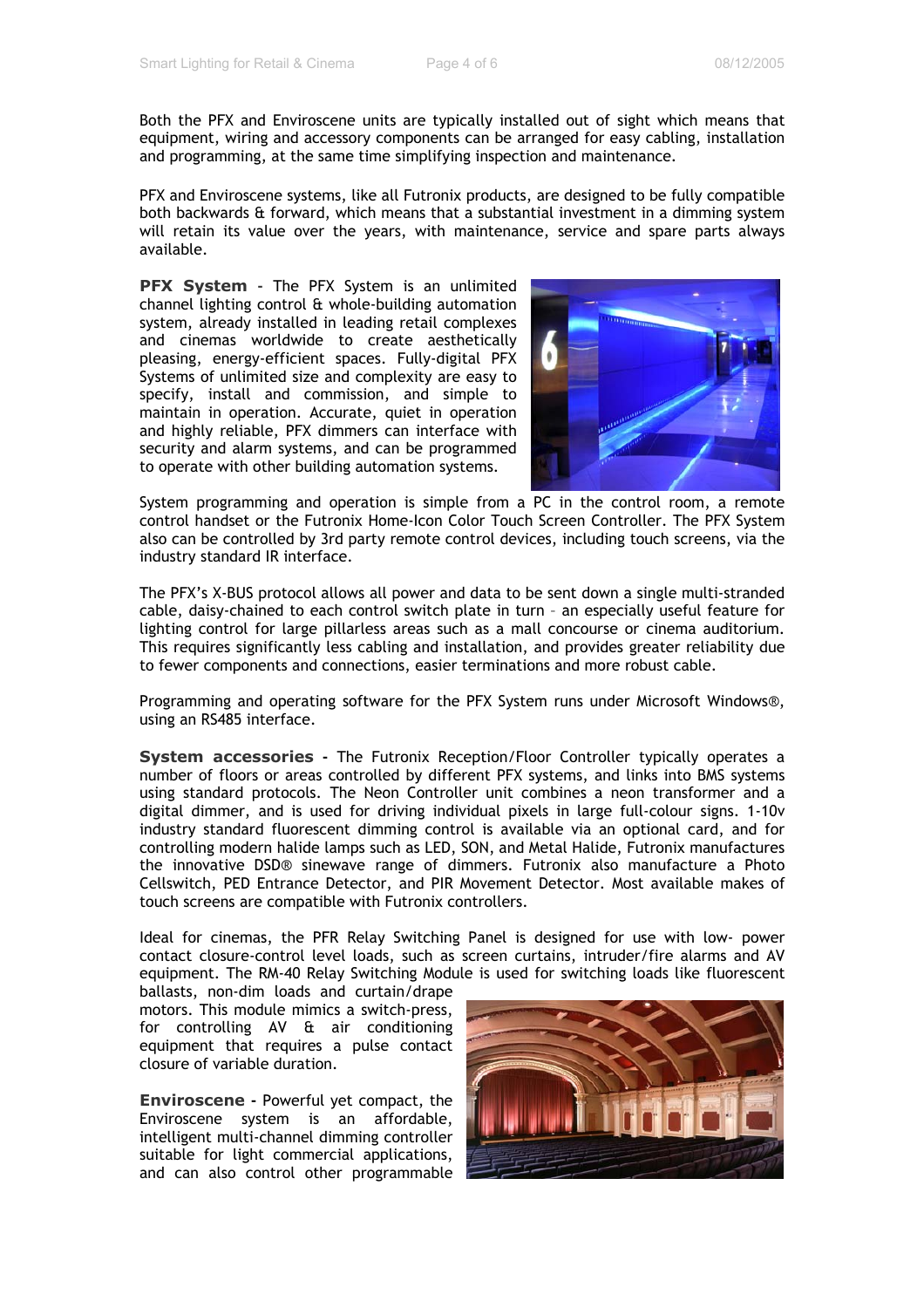automation features – including curtains and shades - and interface with security and alarm systems.

The versatile Enviroscene is an ideal dimmer for smaller cinemas and retail installations. Built around a range of standard modules, the Enviroscene system can be further expanded with add-on Slave Units. The system is easily programmed and operated using a PC or laptop, remote control, or the Futronix Home-Icon TFT Colour Touch Screen Controller.

The Enviroscene dimmer can set up multiple lighting zones, with up to 16 individual zones wired to the system and configured at installation time using the remote control. Each lighting circuit can be set to be in any zone, with each room working with full 20-scene setting independently of any other. Following installation with a single 4-core cable 'daisy-chained' from one switch panel to the next, each switch panel can then be configured at installation to operate a single zone or any number of zones, or to act as a master to them all.

For larger systems with even more flexibility, Enviroscene Masters can be connected together to form systems with 32, 48 or more channels of lighting.

**PFX & Enviroscene set the scene for display -** Lighting displays draw attention to an area or pick out certain items in a display. With the PFX System and Enviroscene, dramatic or



subtle lighting displays can be created quickly and easily by linking a series of scenes with pre-programmed scene duration and fade rates.

Applications for retail and cinema projects include product display and exhibitions, architectural interior and exterior highlighting, landscape and security lighting, and auditorium light shows for pre- and post-screening effects. A display or security lighting sequence can be programmed to last a few minutes or many hours – automatically sequencing through pre-set scenes and displaying each one for any variable length of time.



**Home-Icon HI-C -** The Home-Icon HI-C Color Touch Screen controller offers a further option for retail and cinema projects, allowing sophisticated remote control of PFX and Enviroscene systems. The HI-C TouchScreen links dimmers together, and adds multiple functions with one-touch macros programmed to run preset 'environments' for lighting and for whole-building ambient control. Home Icon HI-C can also provide master automation control for an entire retail or cinema complex. An in-built 365-day astronomical timer programs lighting for special events and holidays.

For large projects HI-C can control over 20,000 circuits, including wireless, with more than 10,000 timed events and macros, and features PC compatible graphics to represent building layout, system components and performance.